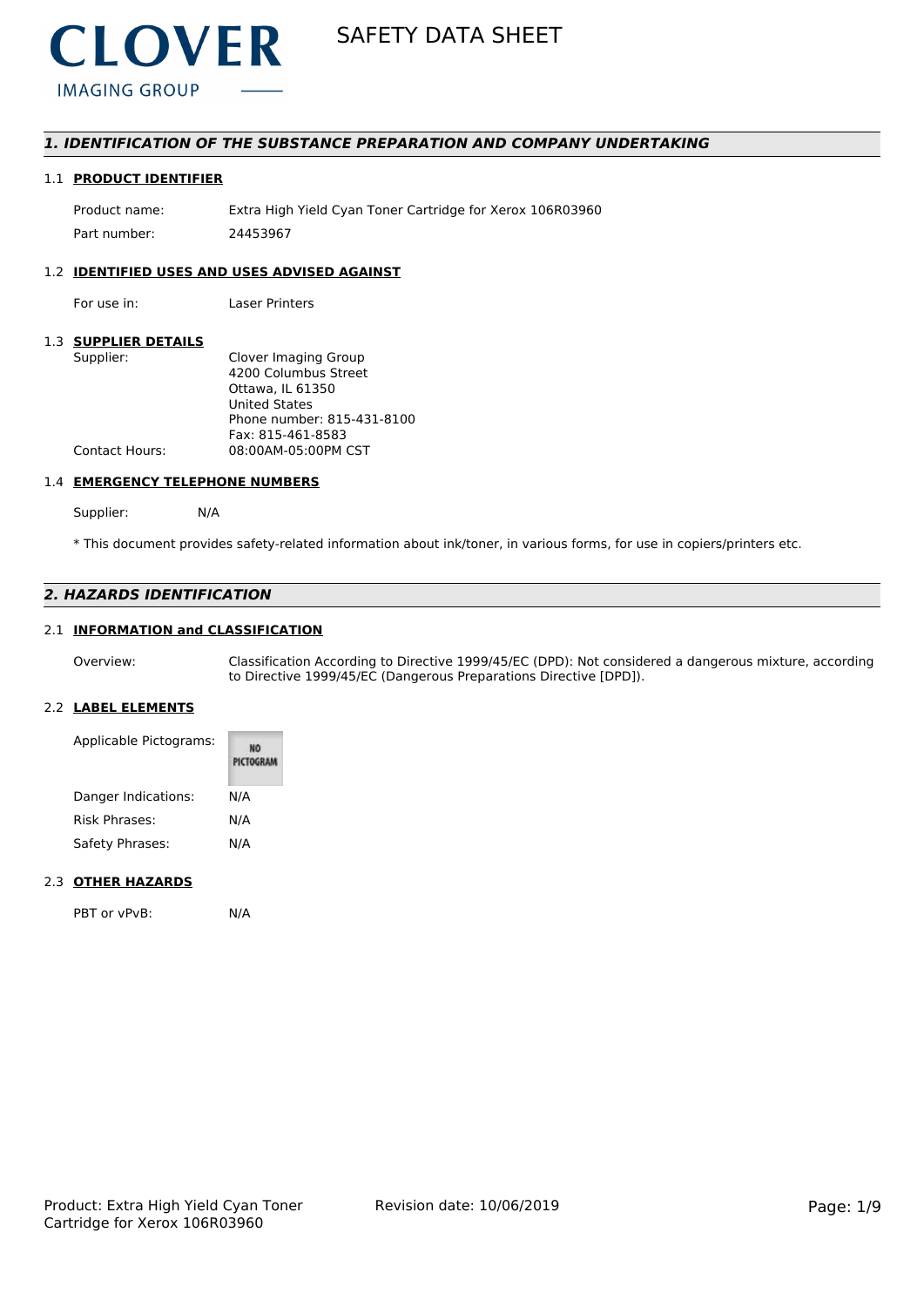

### *3. COMPOSITION / INFORMATION ON INGREDIENTS*

| Ingredients | <b>CAS number</b> | Weight % | <b>OSHA</b><br><b>PEL</b>                              | <b>ACGIH</b><br><b>TLV</b> | Other                |
|-------------|-------------------|----------|--------------------------------------------------------|----------------------------|----------------------|
| Polymer     | 25085-34-1        | 70-80    |                                                        |                            |                      |
| Wax         | Proprietary       | $1 - 10$ |                                                        |                            |                      |
| Pigments    | Proprietary       | $1 - 10$ |                                                        |                            |                      |
| Silica      | 7631-86-9         | $1 - 10$ | ((80)/(%<br>Si <sub>O2</sub> )<br>mg/m3<br>Total Dust) |                            | EC NUMBER: 231-545-4 |

The Full Text for all R-Phrases are Displayed in Section 16 **COMPOSITION COMMENTS** The Data Shown is in accordance with the latest Directives.

This section provides composition information for the specified substance/mixture.

#### *4. FIRST-AID MEASURES*

#### 4.1 **FIRST AID MEASURES**

#### 4.1.1 **FIRST AID INSTRUCTIONS BY RELEVANT ROUTES OF EXPOSURE**

| Inhalation:   | Move victim to fresh air. If not breathing, give artificial respiration. Get medical attention.                                                           |
|---------------|-----------------------------------------------------------------------------------------------------------------------------------------------------------|
| Eye contact:  | Immediately flush eyes with running water for at least 20 minutes holding eyelids open. Get<br>medical attention.                                         |
| Skin contact: | Immediately wash with plenty of soap and water. Get medical attention if irritation occurs.                                                               |
| Ingestion:    | Do not induce vomiting. Give 1-2 glasses of water to a conscious victim. Never give anything by<br>mouth to an unconscious victim. Get medical attention. |

#### 4.1.2 **ADDITIONAL FIRST AID INFORMATION**

| Additional first aid information:     | N/A                                              |
|---------------------------------------|--------------------------------------------------|
| Immediate Medical Attention Required: | Get medical attention and treat symptomatically. |

#### 4.2 **SYMPTOMS AND EFFECTS**

Acute Symptoms from Exposure: Inhaled: The material is not thought to produce adverse health effects or irritation of the respiratory tract (as classified by EC Directives using animal models). Nevertheless, good hygiene practice requires that exposure be kept to a minimum and that suitable control measures be used in an occupational setting. Ingestion: Although ingestion is not thought to produce harmful effects (as classified under EC Directives), the material may still be damaging to the health of the individual, following ingestion, especially where pre-existing organ (e.g liver, kidney) damage is evident. Present definitions of harmful or toxic substances are generally based on doses producing mortality rather than those producing morbidity (disease, ill-health). Skin Contact: Skin contact is not thought to have harmful health effects (as classified under EC Directives); the material may still produce health damage following entry through wounds, lesions or abrasions. Eye: Although the material is not thought to be an irritant (as classified by EC Directives), direct contact with the eye may produce transient discomfort characterized by tearing or conjunctival redness (as with windburn). Delayed Symptoms from Exposure: Chronic: Long-term exposure to the product is not thought to produce chronic effects adverse to health (as classified by EC Directives using animal models); nevertheless exposure by all routes should be minimized as a matter of course.

#### 4.3 **IMMEDIATE SPECIAL TREATMENT OR EQUIPMENT REQUIRED**

Get medical attention and treat symptomatically.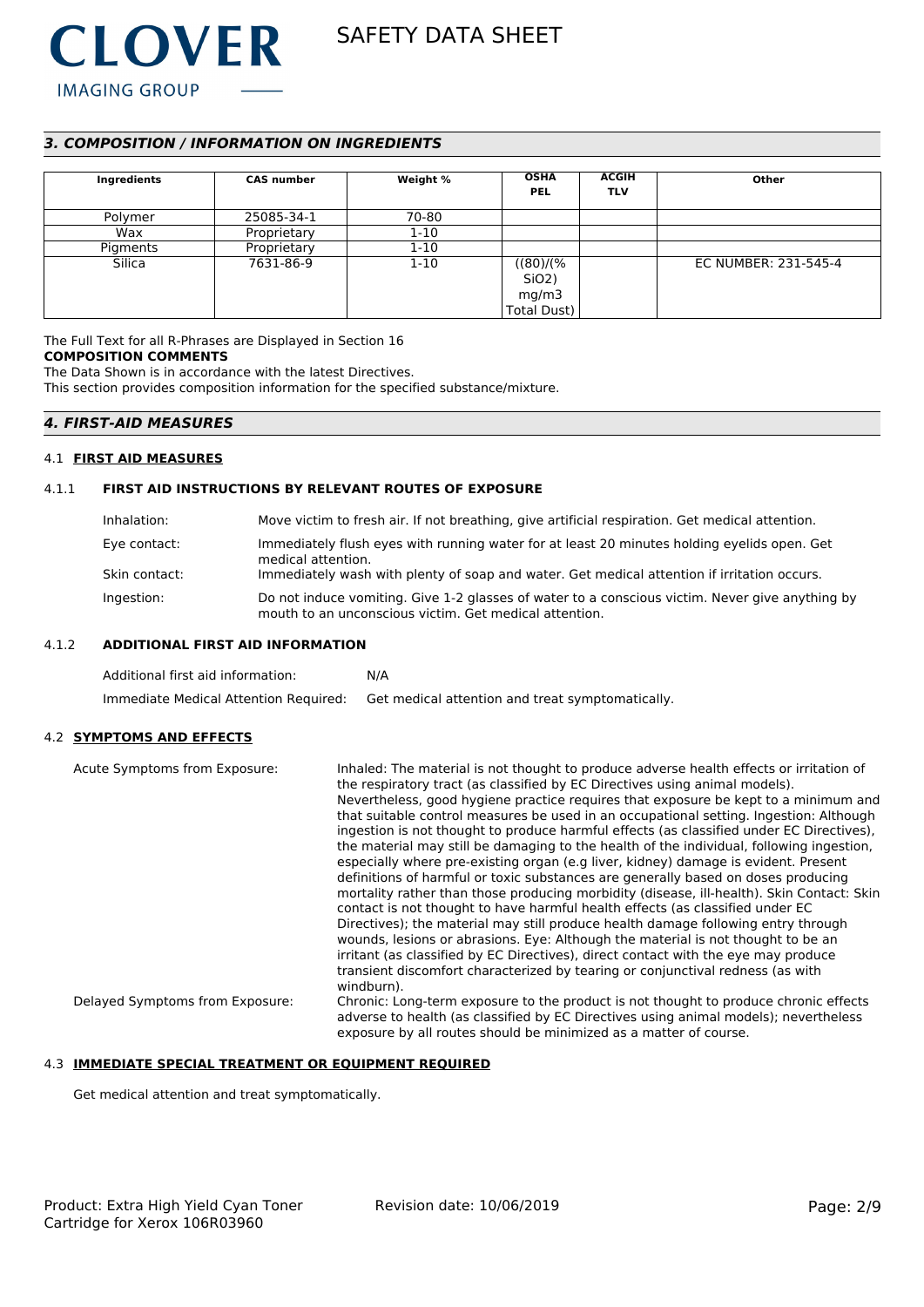### *5. FIRE-FIGHTING MEASURES*

#### 5.1 **EXTINGUISHING MEDIA**

Recommended Extinguishing Media: Dry chemical powder, alcohol-resistant foam, carbon dioxide (CO2). Extinguishing Media Not to be Used: N/A

### 5.2 **SPECIAL HAZARD**

Unusual Fire/Explosion Hazards: N/A Extinguishing Media Not to be Used: N/A

#### 5.3 **ADVICE FOR FIRE FIGHTERS**

Avoid inhalation of smoke. Wear protective clothing and wear self-contained breathing apparatus

#### *6. ACCIDENTAL RELEASE MEASURES*

### 6.1 **PERSONAL PRECAUTIONS, PROTECTIVE EQUIPMENT AND EMERGENCY PROCEDURES**

#### 6.1.1 **PRECAUTIONS FOR NON-EMERGENCY PERSONNEL**

Wear chemical goggles and chemical resistant gloves.

### 6.1.2 **ADDITIONAL FIRST AID INFORMATION**

N/A

#### 6.1.3 **PERSONAL PROTECTION**

Wear personal protective equipment as described in Section 8.

#### 6.2 **ENVIRONMENTAL PRECAUTIONS**

Regulatory Information: Keep product out of sewers and watercourses.

#### 6.3 **METHODS AND MATERIAL FOR CONTAINMENT AND CLEANUP**

Spill or Leak Cleanup Procedures: Use appropriate tools to put the splash solid in suitable container for recovery or disposal.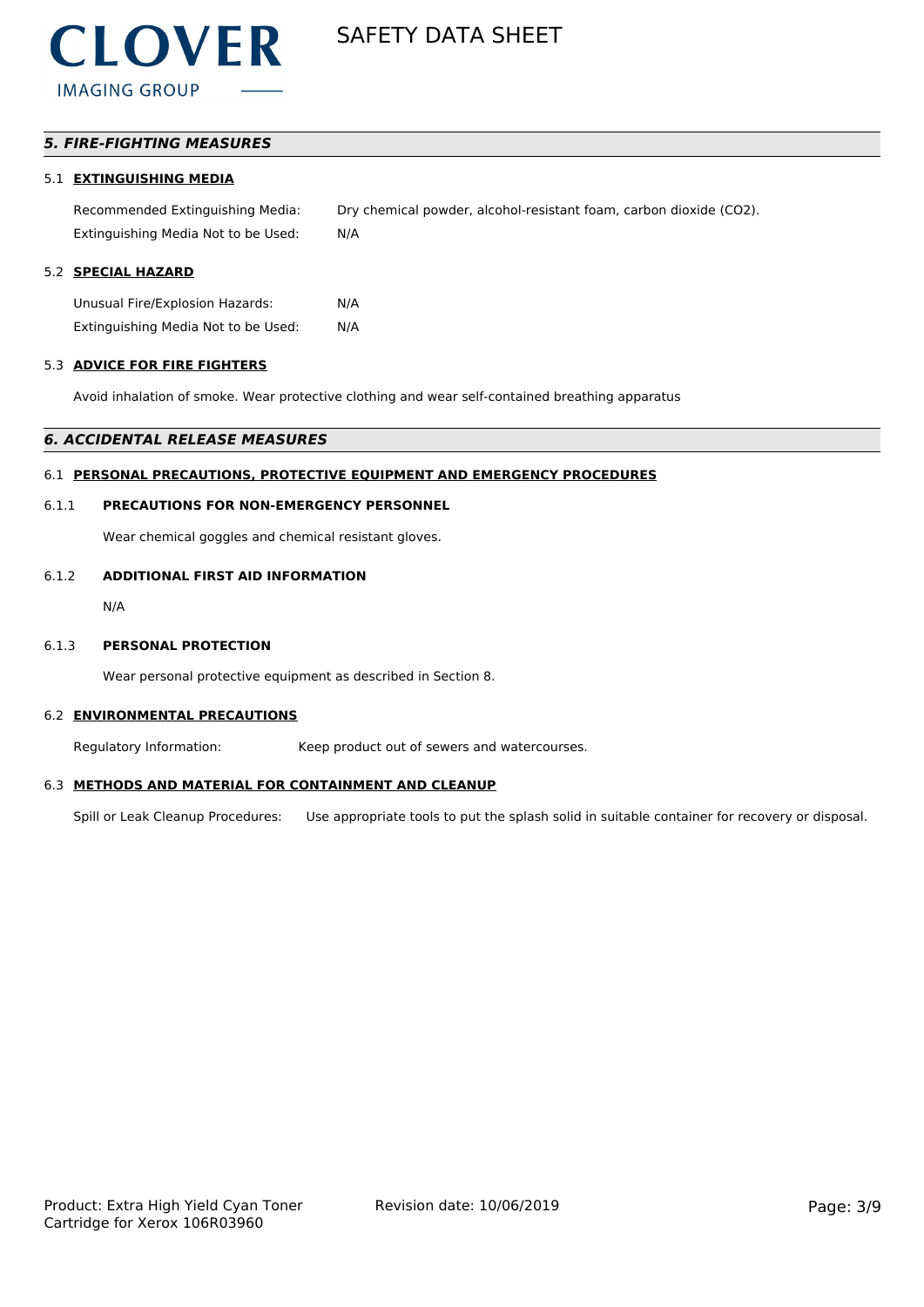### *7. HANDLING AND STORAGE*

#### 7.1 **PRECAUTIONS FOR SAFE HANDLING**

Recommendations for Handling: No special precautions when used as intended. Keep containers closed. If toner, avoid creating dust. Keep away from ignition sources. Advice on General Hygiene: Never eat, drink or smoke in work areas. Practice good personal hygiene after using this material, especially before eating, drinking, smoking, using the restroom, or applying cosmetics.

#### 7.2 **CONDITIONS FOR SAFE STORAGE**

Avoid high temperatures, >100°F/32°C

#### 7.3 **SPECIFIC END USES**

Printing devices

#### *8. EXPOSURE CONTROLS/PERSONAL PROTECTION*

#### 8.1 **CONTROL PARAMETERS**

The best protection is to enclose operations and/or provide local exhaust ventilation at the site of chemical release in order to maintain airborne concentrations of the product below OSHA PELs (See Section 3). Local exhaust ventilation is preferred because it prevents contaminant dispersion into the work area by controlling it at its source.

#### 8.2 **EXPOSURE CONTROLS**

#### **Respiratory protection:**

IMPROPER USE OF RESPIRATORS IS DANGEROUS. Seek professional advice prior to respirator selection and use. Follow OSHA respirator regulations (29 CFR 1910.134 and 1910.137) and, if necessary, wear a NIOSH approved respirator. Select respirator based on its suitability to provide adequate worker protection for given work conditions, levels of airborne contamination, and sufficient levels of oxygen.

#### **Eye/Face Protection:**

Contact lenses are not eye protective devices. Appropriate eye protection must be worn instead of, or in conjunction with contact lenses.

#### **Hand/Skin Protection:**

For emergency or non-routine operations (cleaning spills, reactor vessels, or storage tanks), wear an SCBA. WARNING! Air purifying respirators do not protect worker in oxygen deficient atmospheres.

#### **Additional Protection:**

N/A

#### **Protective Clothing and Equipment:**

Wear chemically protective gloves, boots, aprons, and gauntlets to prevent prolonged or repeated skin contact. Wear splashproof chemical goggles and face shield when working with liquid, unless full face piece respiratory protection is worn.

#### **Safety Stations:**

Make emergency eyewash stations, safety/quick-drench showers, and washing facilities available in work area.

#### **Contaminated Equipment:**

Separate contaminated work clothes from street clothes. Launder before reuse. Remove material from your shoes and clean personal protective equipment. Never take home contaminated clothing.

#### **Comments:**

Never eat, drink or smoke in work areas. Practice good personal hygiene after using this material, especially before eating, drinking, smoking, using the restroom, or applying cosmetics.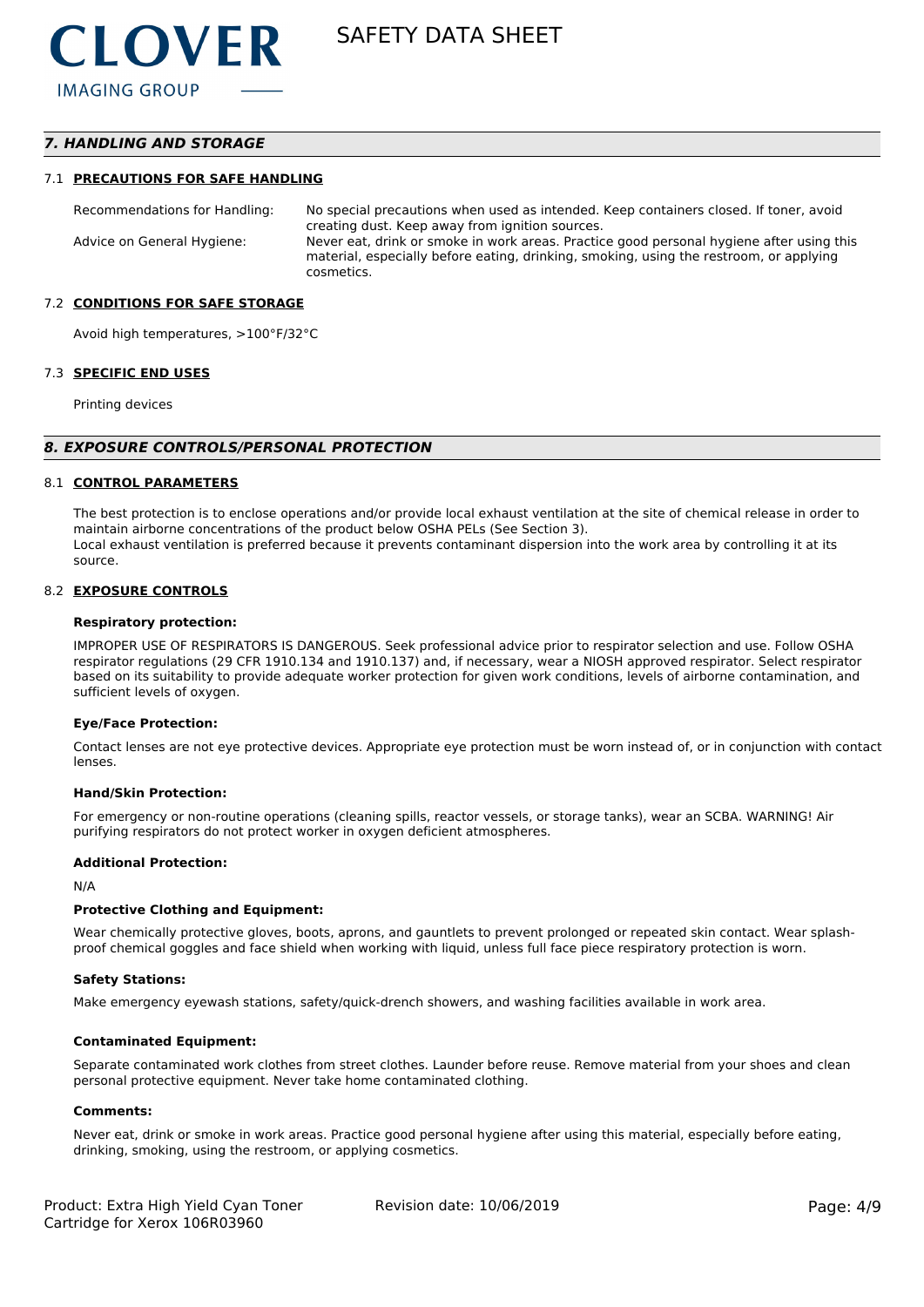### *9. PHYSICAL AND CHEMICAL PROPERTIES*

### 9.1 **DETAIL INFORMATION**

| Physical state:            | APPEARANCE: Cyan solid. |
|----------------------------|-------------------------|
| Color:                     | Cyan                    |
| Odor:                      | N/A                     |
| Odor threshold:            | N/A                     |
|                            |                         |
| Boiling point:             | N/A                     |
| Melting point:             | N/A                     |
| Flash point:               | N/A                     |
| <b>Explosion limits:</b>   | N/A                     |
| Relative density:          | N/A                     |
| Auto-ignition temperature: | N/A                     |

### 9.2 **OTHER INFORMATION**

N/A

### *10. CHEMICAL STABILITY AND REACTIVITY*

### 10.1 **Reactivity:**

| <b>Reactivity Hazards:</b>     | None                                                                                                           |
|--------------------------------|----------------------------------------------------------------------------------------------------------------|
| Data on Mixture Substances:    | None                                                                                                           |
| 10.2 Chemical Stability:       | The product is stable. Under normal conditions of storage and use, hazardous<br>polymerization will not occur. |
| 10.3 Hazardous Polymerization: | Stable under conditions of normal use.                                                                         |
| 10.4 Conditions to Avoid:      | Keep away from heat, flame, sparks and other ignition sources.                                                 |
| 10.5 Incompatible Materials:   | Strong oxidizing materials                                                                                     |
| 10.6 Hazardous Decomposition:  | Will not occur.                                                                                                |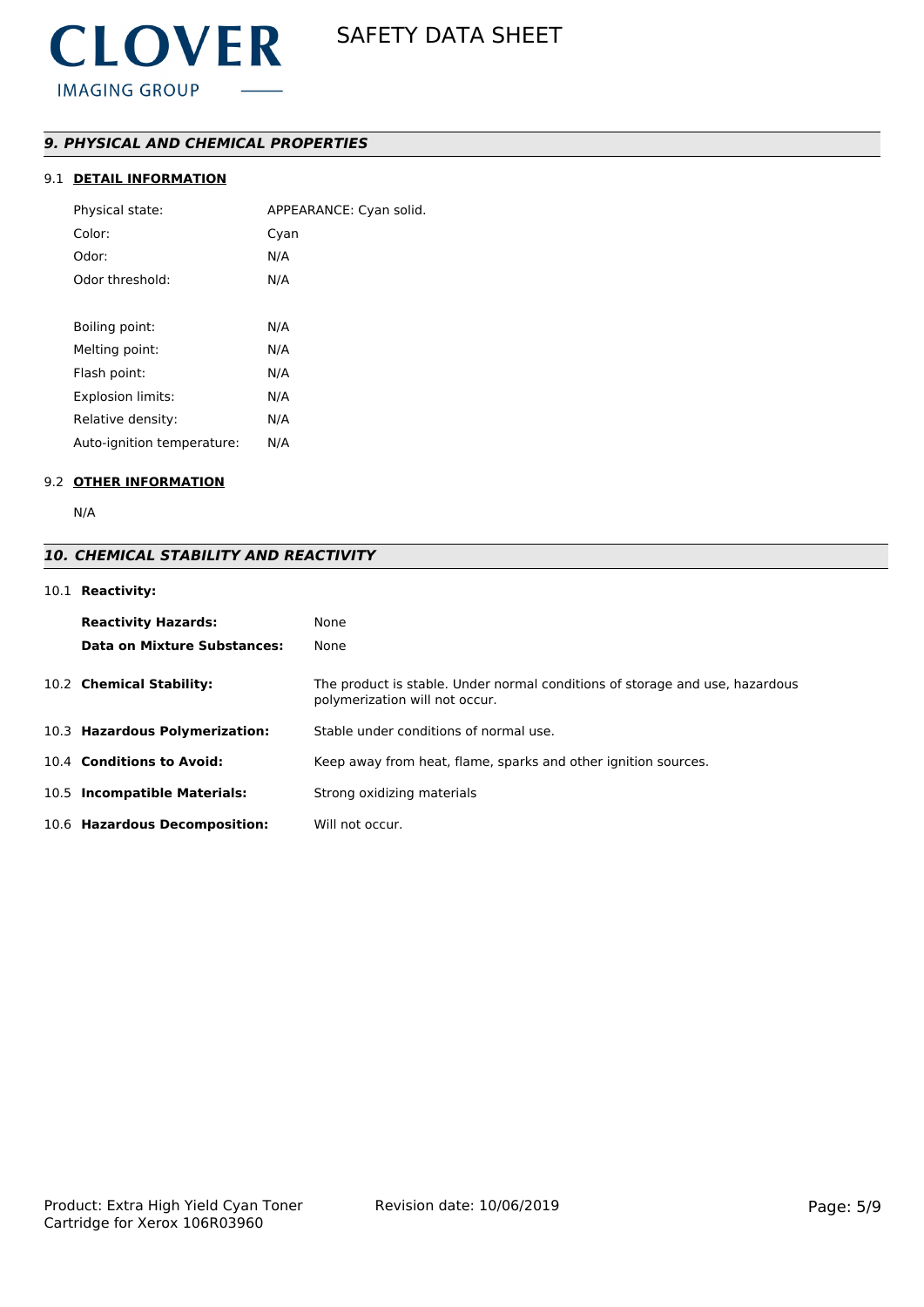

### *11. INFORMATION ON TOXICOLOGICAL EFFECT*

| <b>Mixtures:</b>                   | N/A |
|------------------------------------|-----|
| <b>Acute Toxicity:</b>             | N/A |
| <b>Skin Corrosion/Irritation:</b>  | N/A |
| <b>Serious Eye Damage:</b>         | N/A |
| <b>Inhalation:</b>                 | N/A |
| <b>Sensitization:</b>              | N/A |
| <b>Mutagenicity:</b>               | N/A |
| Carcinogenicity:                   | N/A |
| <b>Reproductive Toxicity:</b>      | N/A |
| <b>STOT - Single Exposure:</b>     | N/A |
| <b>STOT - Multiple Exposure:</b>   | N/A |
| Ingestion:                         | N/A |
| <b>Hazard Class Information:</b>   | N/A |
| <b>Mixture on Market Data:</b>     | N/A |
| Symptoms:                          | N/A |
| <b>Delayed/Immediate Effects:</b>  | N/A |
| <b>Test Data on Mixture:</b>       | N/A |
| <b>Not Meeting Classification:</b> | N/A |
| <b>Routes of Exposure:</b>         | N/A |
| <b>Interactive Effects:</b>        | N/A |
| <b>Absence of Specific Data:</b>   | N/A |
| Mixture vs Substance Data:         | N/A |

### *12. ECOLOGICAL INFORMATION*

| 12.1 <b>Eco toxicity:</b>           | N/A |  |  |
|-------------------------------------|-----|--|--|
| 12.2 Degradability:                 | N/A |  |  |
| 12.3 Bioaccumulation Potential: N/A |     |  |  |
| 12.4 Mobility in Soil:              | N/A |  |  |
| 12.5 PBT & vPvB Assessment:         | N/A |  |  |
| 12.6 Other Adverse Effects:         | N/A |  |  |
|                                     |     |  |  |

### *13. DISPOSAL CONSIDERATIONS*

#### **Disposal Information:**

 Dispose of product in accordance with local authority regulations. Empty container retains product residue.

#### **Physical/Chemical Properties that affect Treatment:**

Symbol: This product is not classified as dangerous

Risk Phrases: This product is not classified according to the federal, state and local environmental regulations.

#### **Waste Treatment Information:**

If toner, do not shred toner cartridge, unless dust-explosion prevention measures are taken. Finely dispersed particles may form explosive mixtures in air. Dispose of in compliance with federal, state, and local regulations.

#### **Personal Protection Required:**

N/A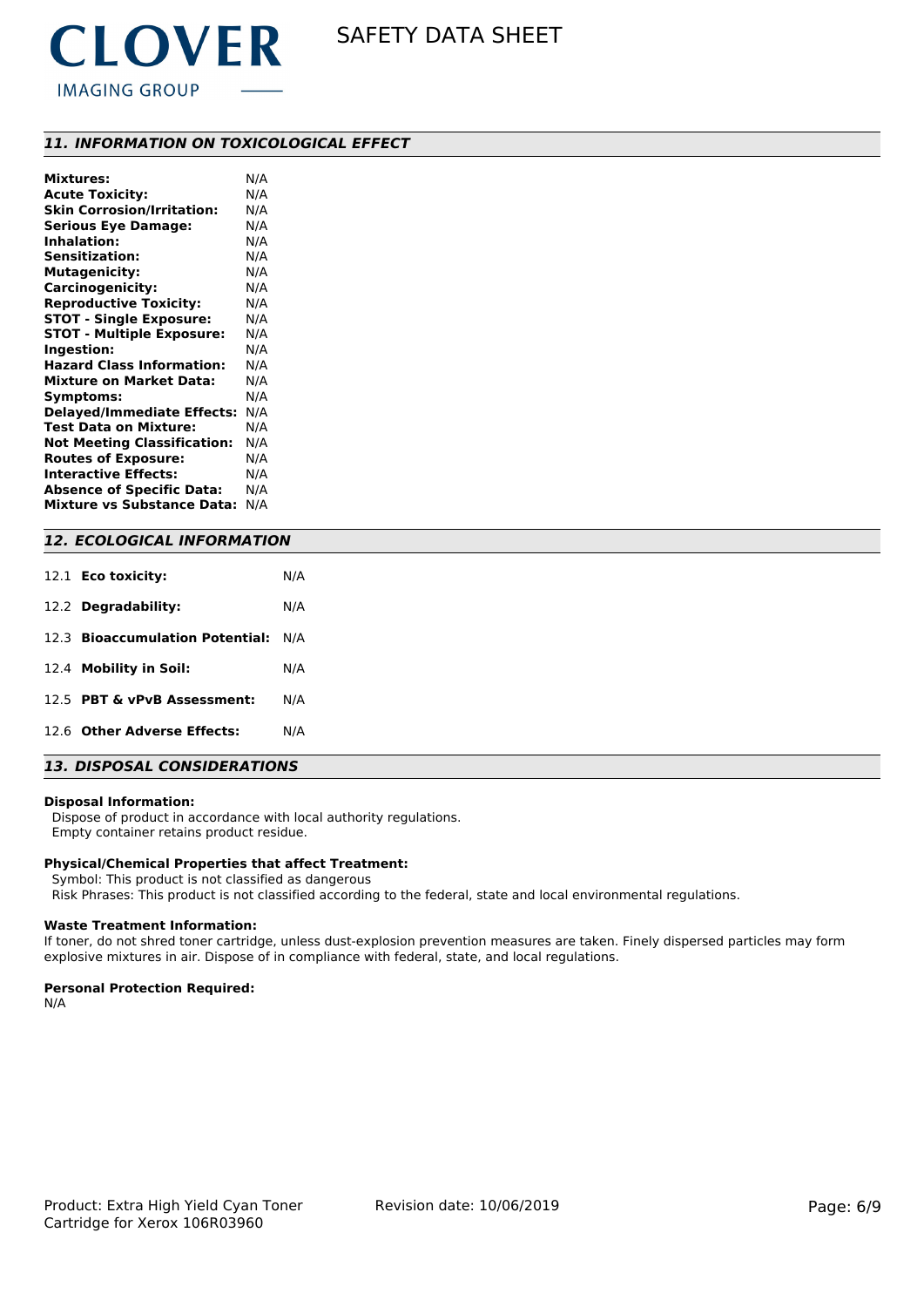

| <b>14. TRANSPORT INFORMATION</b> |     |  |
|----------------------------------|-----|--|
| 14.1 <b>ID Number:</b>           | N/A |  |
| 14.2 Shipping Name:              | N/A |  |
| 14.3 Hazard Class:               | N/A |  |
| 14.4 Packing Group:              | N/A |  |
| 14.5 Environmental Hazards:      | N/A |  |
| 14.6 User Precautions:           | N/A |  |
| 14.7 Bulk Transport:             | N/A |  |

### *15. REGULATORY INFORMATION*

15.1 **Regulatory Information:** This safety datasheet is in compliance with the following EU legislation and its adaptations - as far as applicable-67/548/EEC,1999/45/EC, Regulation (EC) No 1272/2008, Regulation (EC) No 1907/2006,98/24/EC, 92/85/EEC,94/33/EC,91/689/EEC and 1999/13/EC.

**EPA Regulatory Information:** N/A

**CERCLA Reportable Quantity:** N/A

#### 15.2 **Superfund Information:**

**Hazard Categories:**

**Immediate:** N/A

**Delayed:** N/A

**Fire:** N/A

**Pressure:** N/A

**Reactivity:** May react with strong acid, alkali, oxidizing agents and incompatible materials.

#### **Section 302 - Extremely Hazardous:** N/A

**Section 311 - Hazardous:** N/A

- 15.3 **State Regulations:** N/A
- 15.4 **Other Regulatory Information:** N/A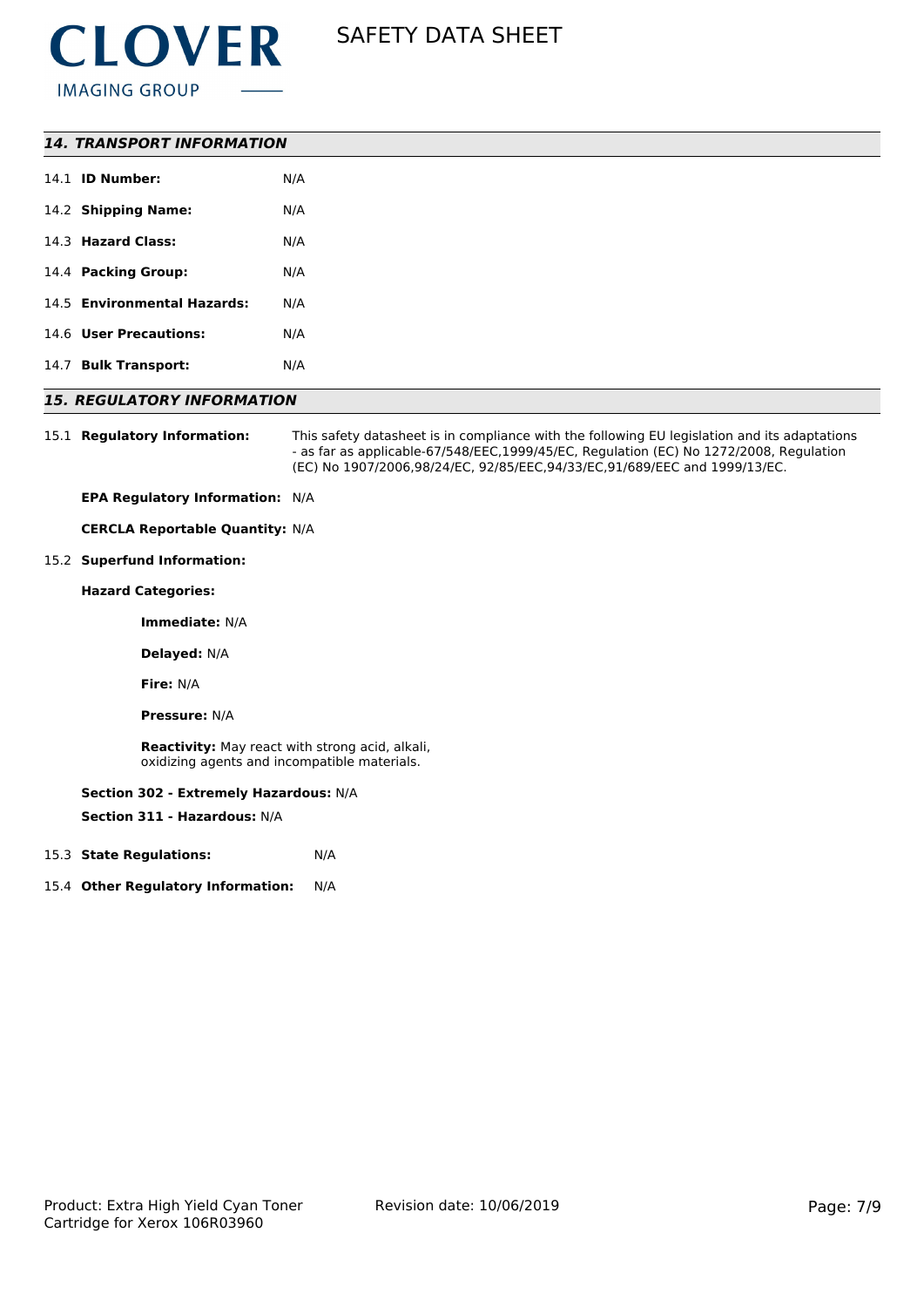

## *16. OTHER INFORMATION*

| <b>General Comments:</b>          | This information is based on our current knowledge. It should not therefore be construed as<br>guaranteeing specific properties of the products as described or their suitability for a particular<br>application |
|-----------------------------------|-------------------------------------------------------------------------------------------------------------------------------------------------------------------------------------------------------------------|
| <b>Creation Date of this SDS:</b> | 08/11/2020                                                                                                                                                                                                        |